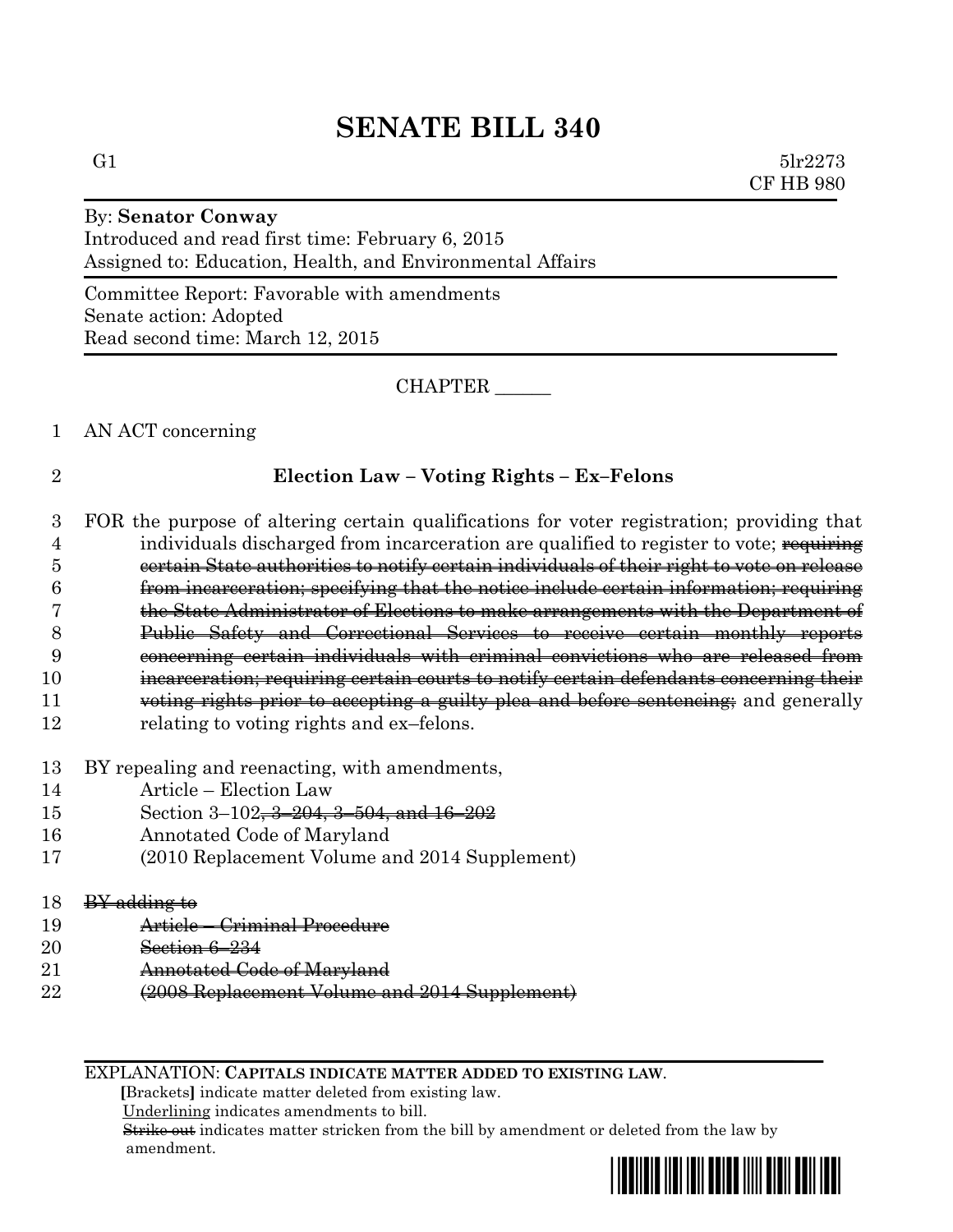|                                 | $\sqrt{2}$        | <b>SENATE BILL 340</b>                                                                                                                                                                                                                                               |
|---------------------------------|-------------------|----------------------------------------------------------------------------------------------------------------------------------------------------------------------------------------------------------------------------------------------------------------------|
| $\mathbf 1$<br>$\boldsymbol{2}$ |                   | SECTION 1. BE IT ENACTED BY THE GENERAL ASSEMBLY OF MARYLAND,<br>That the Laws of Maryland read as follows:                                                                                                                                                          |
| $\boldsymbol{3}$                |                   | <b>Article - Election Law</b>                                                                                                                                                                                                                                        |
| 4                               | $3 - 102.$        |                                                                                                                                                                                                                                                                      |
| $\overline{5}$<br>6             | (a)               | Except as provided in subsection (b) of this section, an individual may<br>(1)<br>become registered to vote if the individual:                                                                                                                                       |
| 7                               |                   | is a citizen of the United States;<br>(i)                                                                                                                                                                                                                            |
| 8                               |                   | is at least 16 years old;<br>(ii)                                                                                                                                                                                                                                    |
| 9<br>10                         | register; and     | is a resident of the State as of the day the individual seeks to<br>(iii)                                                                                                                                                                                            |
| 11                              |                   | registers pursuant to this title.<br>(iv)                                                                                                                                                                                                                            |
| 12<br>13                        |                   | Notwithstanding paragraph (1)(ii) of this subsection, an individual<br>(2)<br>under the age of 18 years:                                                                                                                                                             |
| 14<br>15<br>16                  | 18 years old; and | may vote in a primary election in which candidates are<br>(i)<br>nominated for a general or special election that will occur when the individual is at least                                                                                                         |
| 17                              |                   | (ii)<br>may not vote in any other election.                                                                                                                                                                                                                          |
| 18                              | (b)               | An individual is not qualified to be a registered voter if the individual:                                                                                                                                                                                           |
| 19<br>20<br>21                  | the conviction;   | (1)<br>has been convicted of a felony and is [actually] <b>CURRENTLY</b> serving a<br>court–ordered sentence of imprisonment, including any term of parole or probation, for                                                                                         |
| 22<br>23<br>24<br>25            | process; or       | is under guardianship for mental disability and a court of competent<br>(2)<br>jurisdiction has specifically found by clear and convincing evidence that the individual<br>cannot communicate, with or without accommodations, a desire to participate in the voting |
| 26                              |                   | (3)<br>has been convicted of buying or selling votes.                                                                                                                                                                                                                |
| 27                              | -204              |                                                                                                                                                                                                                                                                      |
| 28<br>29                        | $\left( a\right)$ | The State Board shall designate public agencies and nongovernmental<br>$\leftrightarrow$<br>agencies as voter registration agencies where qualified individuals may apply to register to                                                                             |
| 30                              | vote.             |                                                                                                                                                                                                                                                                      |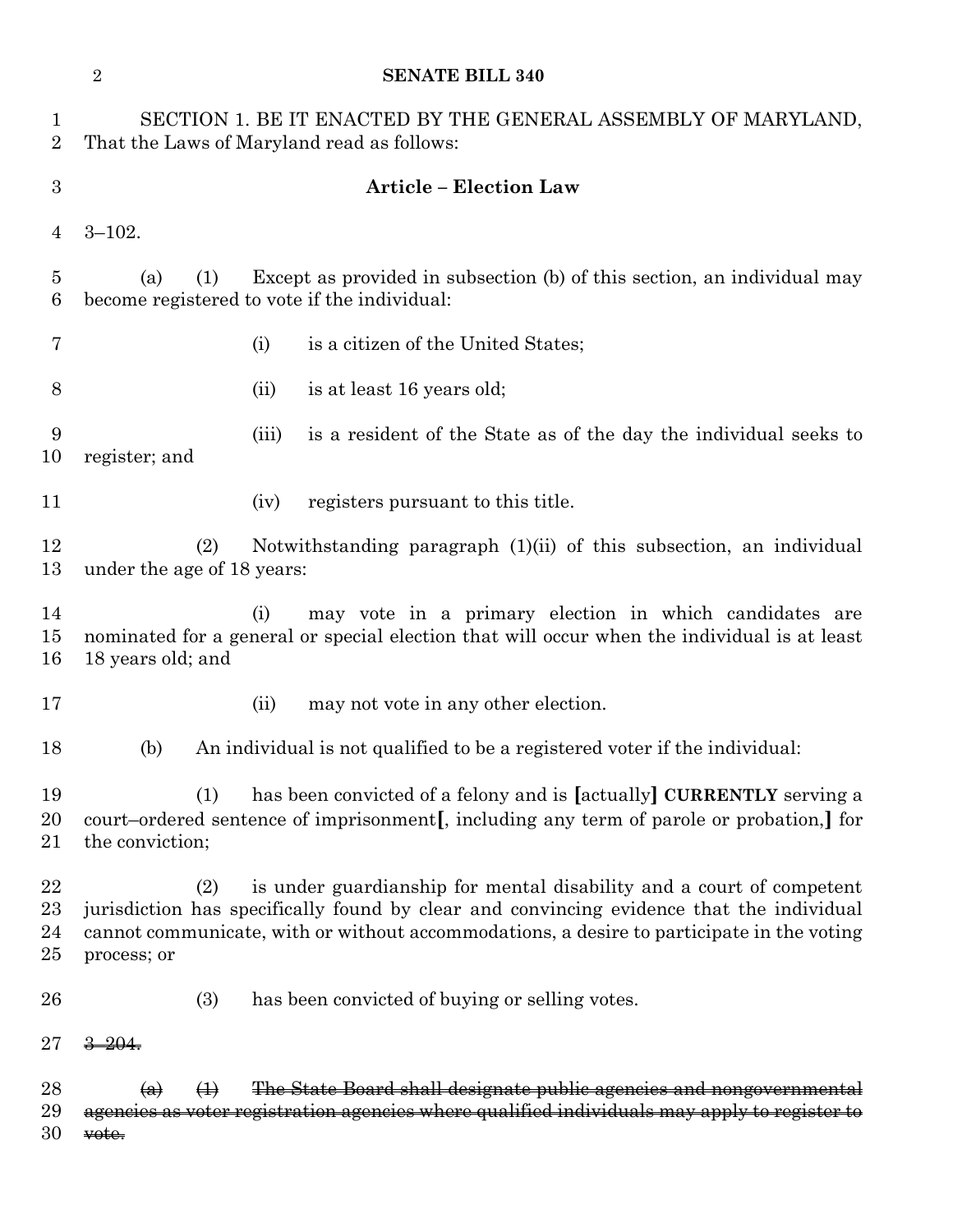| 1  | The State Board shall designate the following offices as voter<br>$\bigoplus$                    |
|----|--------------------------------------------------------------------------------------------------|
| 2  | registration agencies:                                                                           |
|    |                                                                                                  |
| 3  | all offices in the State that provide public assistance;<br>$\ddot{\Theta}$                      |
|    |                                                                                                  |
| 4  | all offices in the State that provide State-funded programs<br>$\overline{a}$                    |
| 5  | primarily engaged in providing services to individuals with disabilities; [and]                  |
|    |                                                                                                  |
| 6  | all public institutions of higher education in the State; AND<br>$\overline{(\mathbf{iii})}$     |
|    |                                                                                                  |
| 7  | DEPARTMENT OF PUBLIC SAFETY AND<br>H<br><b>THE</b>                                               |
| 8  | <b>CORRECTIONAL SERVICES.</b>                                                                    |
|    |                                                                                                  |
| 9  | The State Board and the Secretary of Defense shall jointly develop and<br>$\bigoplus$            |
| 10 | implement procedures for persons to apply to register to vote at recruitment offices of the      |
| 11 | armed forces of the United States, which shall be deemed voter registration agencies.            |
|    |                                                                                                  |
| 12 | Except for a public institution of higher education in the State, which<br>$\bigoplus$           |
| 13 | institution shall comply with the requirements of subsection (c) of this section, AND THE        |
|    |                                                                                                  |
| 14 | DEPARTMENT OF PUBLIC SAFETY AND CORRECTIONAL SERVICES, WHICH SHALL                               |
| 15 | COMPLY WITH SUBSECTION (I) OF THIS SECTION, each voter registration agency, as                   |
| 16 | provided in subsection $(a)(2)$ and $(3)$ of this section, shall:                                |
|    |                                                                                                  |
| 17 | distribute a voter registration application approved by the State Board<br>$\leftrightarrow$     |
| 18 | or the Federal Election Commission with each application for service or assistance it            |
| 19 | renders and with each recertification, renewal, or change of address form relating to such       |
| 20 | service or assistance;                                                                           |
|    |                                                                                                  |
| 21 | provide a document to prospective registrants that includes:<br>$\bigcirc$                       |
|    |                                                                                                  |
| 22 | $\leftrightarrow$ the question, "If you are not registered to vote where you live                |
| 23 | now, would you like to apply to register to vote here today?";                                   |
|    |                                                                                                  |
| 24 | if the agency provides public assistance, the statement,<br>$\overline{(+)}$                     |
| 25 | "Applying to register or declining to register to vote will not affect the amount of assistance  |
| 26 | that you will be provided by this agency.";                                                      |
|    |                                                                                                  |
| 27 | boxes for the applicant to check to indicate whether the applicant<br>$\overleftrightarrow{iii}$ |
| 28 | would like to register or declines to register to vote together with the statement (in close     |
| 29 | proximity to the boxes and in prominent type), "If you do not check either box, you will be      |
| 30 | considered to have decided not to register to vote at this time.";                               |
|    |                                                                                                  |
| 31 | the statement, "If you would like help in filling out the voter<br>$(\pm \nabla)$                |
| 32 | registration application form, we will help you. The decision whether to seek or accept help     |
| 33 | is yours. You may fill out the application form in private.";                                    |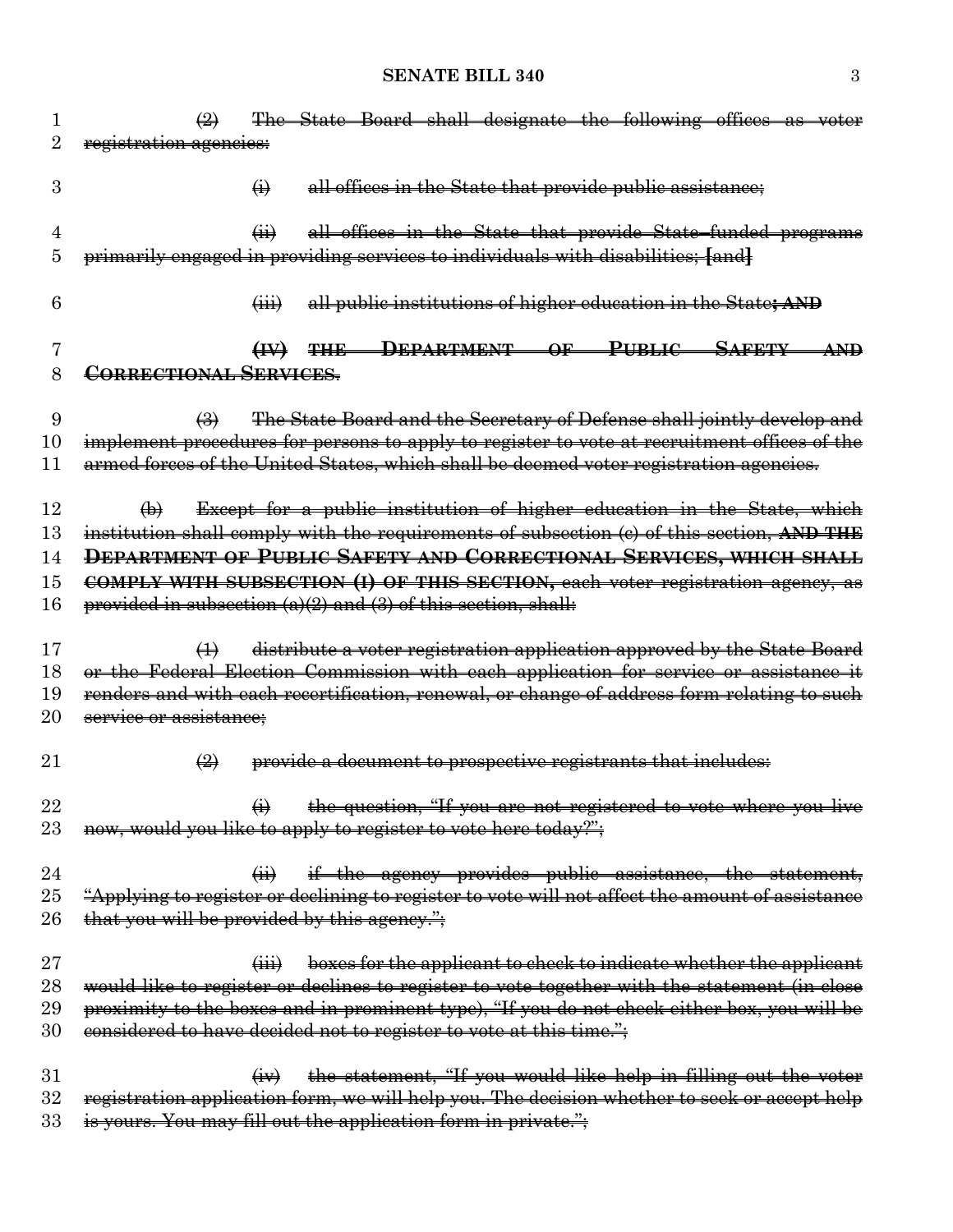### 4 **SENATE BILL 340**

|          | the statement, "If you believe that someone has interfered with<br>$\leftrightarrow$                                                                                                                                                                                                                                                                                                                                                                    |
|----------|---------------------------------------------------------------------------------------------------------------------------------------------------------------------------------------------------------------------------------------------------------------------------------------------------------------------------------------------------------------------------------------------------------------------------------------------------------|
| $\rm{2}$ | your right to register or to decline to register to vote, your right to privacy in deciding                                                                                                                                                                                                                                                                                                                                                             |
| 3        | whether to register or in applying to register to vote, or your right to choose your own                                                                                                                                                                                                                                                                                                                                                                |
| 4        | political party or other political preference, you may file a complaint with the State Board                                                                                                                                                                                                                                                                                                                                                            |
| 5        | of Elections."; and                                                                                                                                                                                                                                                                                                                                                                                                                                     |
|          |                                                                                                                                                                                                                                                                                                                                                                                                                                                         |
| 6        | the address and toll free telephone number of the State Board;<br>$\left(\frac{1}{2}x + \frac{1}{2}x + \frac{1}{2}x + \frac{1}{2}x + \frac{1}{2}x + \frac{1}{2}x + \frac{1}{2}x + \frac{1}{2}x + \frac{1}{2}x + \frac{1}{2}x + \frac{1}{2}x + \frac{1}{2}x + \frac{1}{2}x + \frac{1}{2}x + \frac{1}{2}x + \frac{1}{2}x + \frac{1}{2}x + \frac{1}{2}x + \frac{1}{2}x + \frac{1}{2}x + \frac{1}{2}x + \frac{1}{2}x + \frac{1}{2}x + \frac{1}{2}x + \frac$ |
| 7        | provide each applicant who does not decline to register to vote and who<br>$\bigoplus$                                                                                                                                                                                                                                                                                                                                                                  |
| 8        | accepts assistance the same degree of assistance with regard to completion of the                                                                                                                                                                                                                                                                                                                                                                       |
| 9        | registration application as is provided by the office with regard to the completion of its own                                                                                                                                                                                                                                                                                                                                                          |
| 10       | applications, unless the applicant refuses such assistance; and                                                                                                                                                                                                                                                                                                                                                                                         |
| 11       | accept the completed voter registration application for transmittal to                                                                                                                                                                                                                                                                                                                                                                                  |
| 12       | the appropriate election board.                                                                                                                                                                                                                                                                                                                                                                                                                         |
|          |                                                                                                                                                                                                                                                                                                                                                                                                                                                         |
| 13       | At the time that an individual enrolls, registers, or pays for course work<br>$\Theta$                                                                                                                                                                                                                                                                                                                                                                  |
| 14       | provided by a public institution of higher education in the State, the institution shall                                                                                                                                                                                                                                                                                                                                                                |
| 15       | provide the individual with an opportunity to request a voter registration application. If                                                                                                                                                                                                                                                                                                                                                              |
| 16       | the individual requests a voter registration application, the institution shall provide, or                                                                                                                                                                                                                                                                                                                                                             |
| 17       | eause to be provided, an application to the individual.                                                                                                                                                                                                                                                                                                                                                                                                 |
| 18       | An applicant may mail the voter registration application to the appropriate<br>$\bigoplus$                                                                                                                                                                                                                                                                                                                                                              |
| 19       | State election official or return it to the voter registration agency for transmittal to the                                                                                                                                                                                                                                                                                                                                                            |
| $20\,$   | appropriate election official.                                                                                                                                                                                                                                                                                                                                                                                                                          |
| $21\,$   | Within 5 days from the acceptance of a voter registration application, the voter<br>$\left(\mathbf{e}\right)$                                                                                                                                                                                                                                                                                                                                           |
| 22       | registration agency shall forward the application to the appropriate State election official.                                                                                                                                                                                                                                                                                                                                                           |
|          |                                                                                                                                                                                                                                                                                                                                                                                                                                                         |
| 23       | $\bigoplus$<br>$\leftrightarrow$<br>An applicant registering to vote at a voter registration agency may                                                                                                                                                                                                                                                                                                                                                 |
| 24       | affirmatively consent to the use of an electronic copy of the individual's signature that is on                                                                                                                                                                                                                                                                                                                                                         |
| $25\,$   | file with the voter registration agency as the individual's signature for the application being                                                                                                                                                                                                                                                                                                                                                         |
| $26\,$   | submitted.                                                                                                                                                                                                                                                                                                                                                                                                                                              |
| $27\,$   | If an applicant signs a voter registration application as provided in<br>$\left(\frac{9}{2}\right)$                                                                                                                                                                                                                                                                                                                                                     |
| $^{28}$  | paragraph (1) of this subsection, the voter registration agency shall transmit an electronic                                                                                                                                                                                                                                                                                                                                                            |
| 29       | copy of the applicant's signature to the State Board within 5 days after the day on which                                                                                                                                                                                                                                                                                                                                                               |
| $30\,$   | the agency accepted the application.                                                                                                                                                                                                                                                                                                                                                                                                                    |
|          |                                                                                                                                                                                                                                                                                                                                                                                                                                                         |
| $31\,$   | If a voter registration agency is an office described in subsection $(a)(2)(ii)$ of<br>$\circledast$                                                                                                                                                                                                                                                                                                                                                    |
| $32\,$   | this section, which provides services to an individual with a disability at the individual's                                                                                                                                                                                                                                                                                                                                                            |
| 33       | home, the agency shall provide the services described in subsection (b) of this section at the                                                                                                                                                                                                                                                                                                                                                          |
| 34       | individual's home.                                                                                                                                                                                                                                                                                                                                                                                                                                      |
| 35       | An individual who provides any service described in subsection (b) of<br>$\bigoplus$<br>$\left( \mathbf{h} \right)$                                                                                                                                                                                                                                                                                                                                     |
| 36       | this section may not:                                                                                                                                                                                                                                                                                                                                                                                                                                   |
|          |                                                                                                                                                                                                                                                                                                                                                                                                                                                         |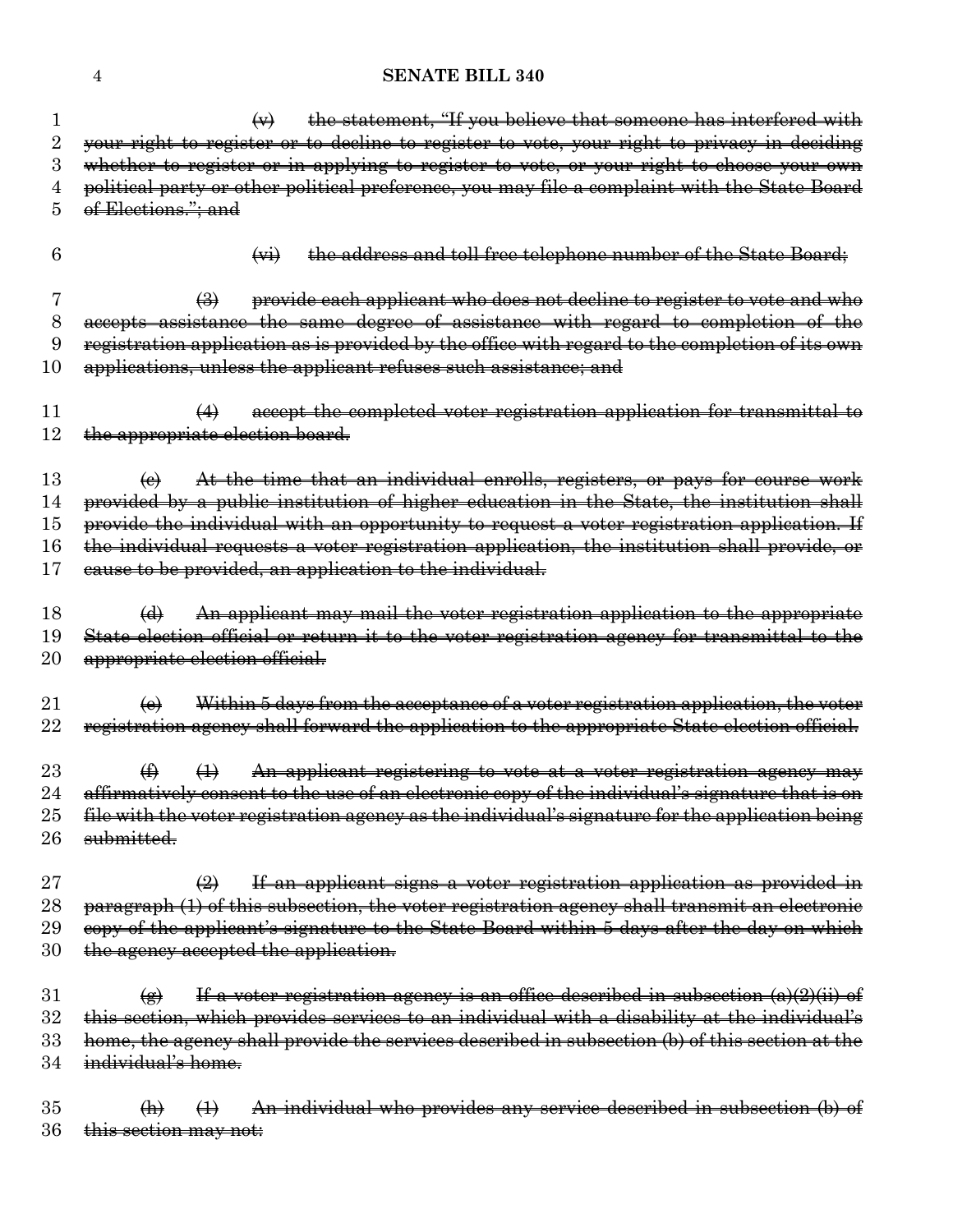| 1      | seek to influence an applicant's political preference or party<br>$\ddot{\Theta}$                                  |
|--------|--------------------------------------------------------------------------------------------------------------------|
| 2      | registration;                                                                                                      |
| 3      | display any political preference or party allegiance; or<br>$\overline{(\mathbf{ii})}$                             |
| 4      | make any statement to an applicant or take any action the<br>$\overrightarrow{H}$                                  |
| 5      | purpose or effect of which is to lead the applicant to believe that a decision to register or                      |
| 6      | not to register has any bearing on the availability of services or benefits.                                       |
| 7      | No information relating to a declination to register to vote in connection<br>$\left(\frac{\Omega}{\Omega}\right)$ |
| 8      | with an application made at an office designated as a voter registration agency may be used                        |
| 9      | for any purpose other than the maintenance of voter registration statistics.                                       |
| 10     | Notwithstanding § 3-501 of this title and § 4-401 of the General<br>$\leftrightarrow$                              |
| 11     | Provisions Article, the identity of a voter registration agency through which a particular                         |
| 12     | voter has registered may not be disclosed to the public.                                                           |
| 13     | THE DEPARTMENT OF PUBLIC SAFETY AND CORRECTIONAL SERVICES<br>$\bigoplus$                                           |
| 14     | SHALL MEET THE REQUIREMENTS OF SUBSECTION $(A)(2)(IV)$ OF THIS SECTION BY                                          |
| 15     | <b>ESTABLISHING A PROGRAM THAT:</b>                                                                                |
|        |                                                                                                                    |
| 16     | AS PART OF THE RELEASE LEADING TO AN INDIVIDUAL'S<br>$\leftrightarrow$                                             |
| 17     | <b>DISCHARGE FROM A CORRECTIONAL FACILITY:</b>                                                                     |
| 18     | $\bigoplus$<br>NOTIFIES THE INDIVIDUAL IN WRITING THAT VOTING                                                      |
| 19     | RIGHTS WILL BE RESTORED; AND                                                                                       |
|        |                                                                                                                    |
| $20\,$ | PROVIDES THE INDIVIDUAL WITH A VOTER REGISTRATION                                                                  |
| $21\,$ | FORM AND A DOCUMENT THAT INCLUDES:                                                                                 |
| 22     | 4. THE QUESTION, "WOULD YOU LIKE TO APPLY TO                                                                       |
| 23     | REGISTER TO VOTE HERE TODAY?";                                                                                     |
|        |                                                                                                                    |
| 24     | $\frac{9}{2}$<br>BOXES FOR THE APPLICANT TO CHECK TO INDICATE                                                      |
| $25\,$ | WHETHER THE APPLICANT WOULD LIKE TO REGISTER OR DECLINES TO REGISTER                                               |
| 26     | TO VOTE TOGETHER WITH THE STATEMENT (IN CLOSE PROXIMITY TO THE BOXES                                               |
| $27\,$ | AND IN PROMINENT TYPE), "IF YOU DO NOT CHECK EITHER BOX, YOU WILL BE                                               |
| 28     | CONSIDERED TO HAVE DECIDED NOT TO REGISTER TO VOTE AT THIS TIME.";                                                 |
| 29     | THE STATEMENT, "IF YOU WOULD LIKE HELP IN<br>$\frac{2}{10}$                                                        |
| 30     | FILLING OUT THE VOTER REGISTRATION APPLICATION FORM, WE WILL HELP YOU.                                             |
| 31     | THE DECISION WHETHER TO SEEK OR ACCEPT HELP IS YOURS. YOU MAY FILL OUT                                             |
| $32\,$ | <b>THE APPLICATION FORM IN PRIVATE."</b>                                                                           |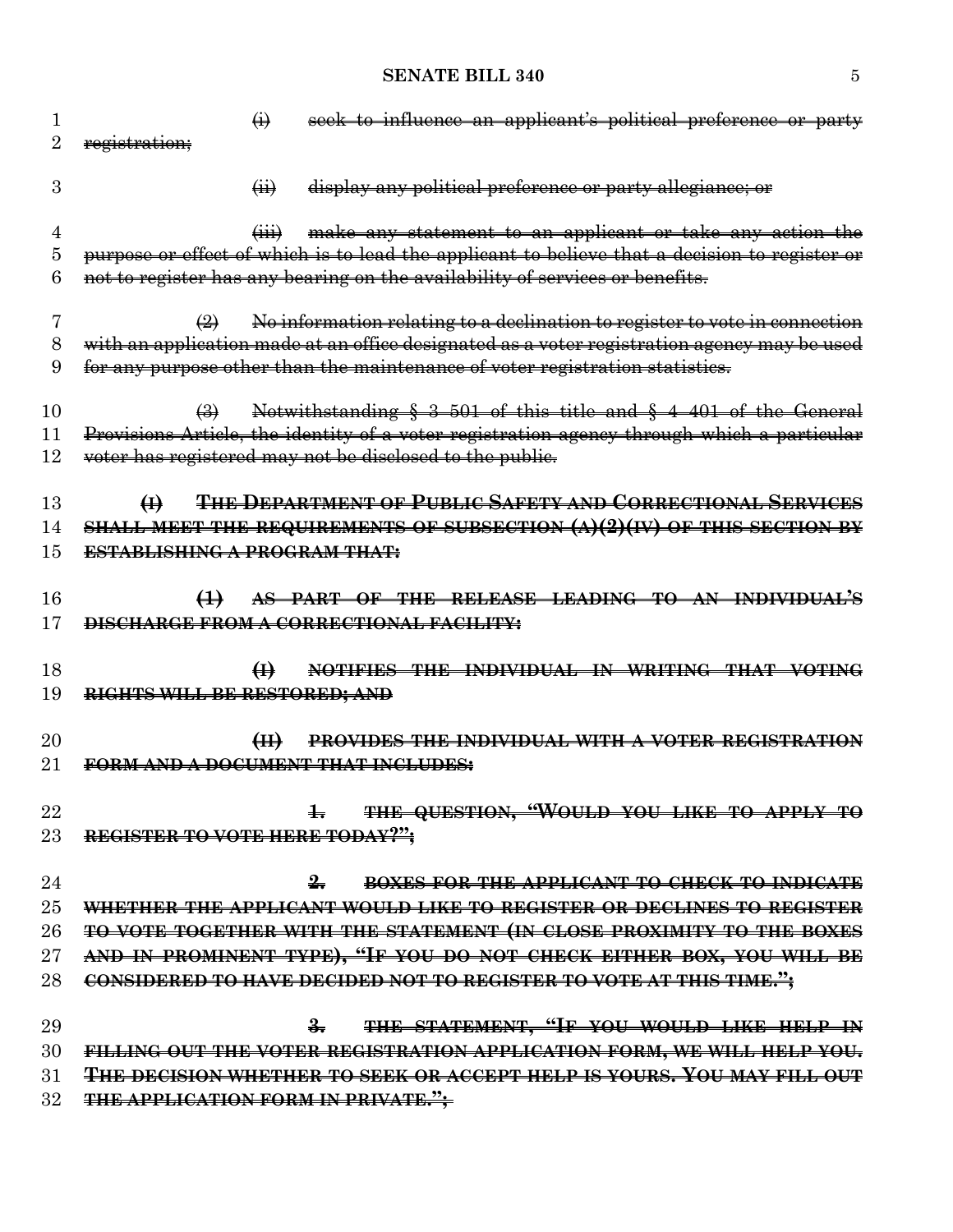#### **SENATE BILL 340**

 **4. THE STATEMENT, "IF YOU BELIEVE THAT SOMEONE HAS INTERFERED WITH YOUR RIGHT TO REGISTER OR TO DECLINE TO REGISTER TO VOTE, YOUR RIGHT TO PRIVACY IN DECIDING WHETHER TO REGISTER OR IN APPLYING TO REGISTER TO VOTE, OR YOUR RIGHT TO CHOOSE YOUR OWN POLITICAL PARTY OR OTHER POLITICAL PREFERENCE, YOU MAY FILE A COMPLAINT WITH THE STATE BOARD OF ELECTIONS."; AND 5. THE ADDRESS AND TOLL FREE TELEPHONE NUMBER OF THE STATE BOARD; (2) (I) NOTIFIES EACH INDIVIDUAL DISCHARGED FROM A CORRECTIONAL FACILITY BEFORE OCTOBER 1, 2015 AND WHO REMAINS UNDER THE DEPARTMENT'S SUPERVISION, THAT THE INDIVIDUAL IS ELIGIBLE TO HAVE VOTING RIGHTS RESTORED; AND (II) PROVIDES THE INDIVIDUAL DESCRIBED UNDER ITEM (I) OF THIS ITEM WITH A VOTER REGISTRATION FORM AND THE DOCUMENT DESCRIBED IN SUBSECTION (B)(2) OF THIS SECTION AND OFFERS THE INDIVIDUAL ASSISTANCE IN FILLING OUT THE APPROPRIATE FORM; AND (3) PERMITS INCARCERATED INDIVIDUALS TO PARTICIPATE IN EDUCATIONAL PROGRAMS INFORMING THEM OF THEIR RIGHTS UNDER THIS SECTION BEFORE THEIR RELEASE FROM INCARCERATION. [**(i)**] (J)** Regulations necessary to carry out the requirements of this section and  $\frac{123}{203}$  of this subtitle, including provisions for training the employees of voter registration 22 agencies and the Motor Vehicle Administration, shall be adopted by the State Board in 23 eooperation with each agency.  $24 \frac{3 - 504}{50}$  $\left(\alpha\right)$   $\left(\frac{1}{1}\right)$   $\left(\frac{1}{1}\right)$  Information from the agencies specified in this paragraph shall be reported to the State Administrator in a format and at times prescribed by the State Board. **(ii)** The Department of Health and Mental Hygiene shall report the names and residence addresses (if known) of all individuals at least 16 years of age reported deceased within the State since the date of the last report. 31 (iii) The clerk of the circuit court for each county and the administrative clerk for each District Court shall report the names and addresses of all 33 individuals convicted, in the respective court, of a felony since the date of the last report.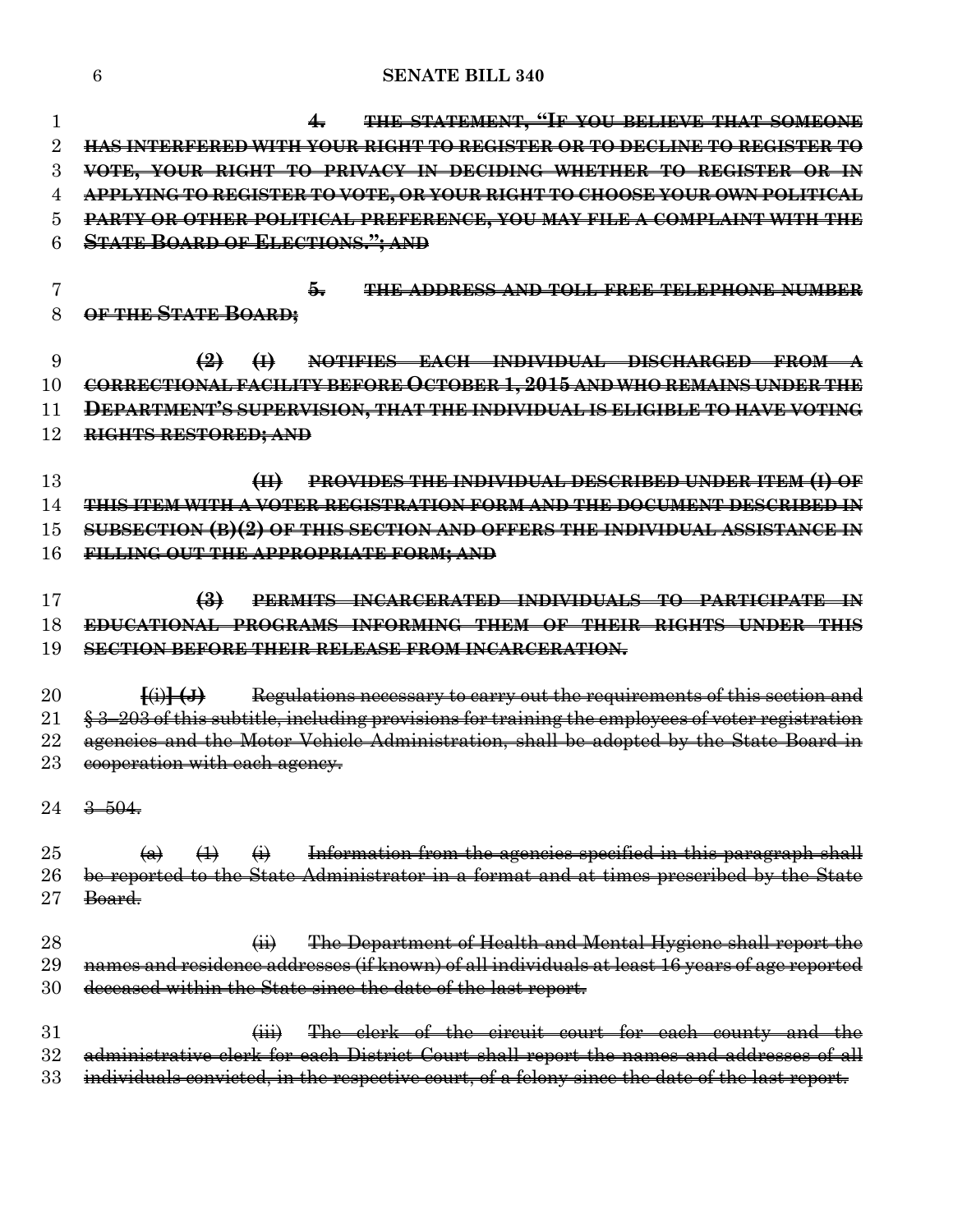| 1              |                                                  | $\left(\frac{1}{2}V\right)$ | The clerk of the circuit court for each county shall report the                                 |
|----------------|--------------------------------------------------|-----------------------------|-------------------------------------------------------------------------------------------------|
| $\overline{2}$ |                                                  |                             | former and present names and residence addresses (if known) of all individuals whose            |
| 3              |                                                  |                             | names have been changed by decree or order of the court since the date of the last report.      |
|                |                                                  |                             |                                                                                                 |
| 4              | $\left( 2\right)$                                |                             | The State Administrator shall make arrangements with the clerk of the                           |
| 5              |                                                  |                             | United States District Court for the District of Maryland to receive reports of names and       |
| 6              |                                                  |                             | addresses, if available, of individuals convicted of a felony in that court.                    |
| 7              | $\bigoplus$                                      |                             | The State Administrator shall make arrangements with the United                                 |
| 8              |                                                  |                             | States Social Security Administration or an entity that receives information from the Social    |
| 9              |                                                  |                             | Security Administration and is approved by the State Administrator to receive reports of        |
| 10             |                                                  |                             | names and addresses, if available, of all Maryland residents at least 16 years of age who       |
| 11             | are reported deceased.                           |                             |                                                                                                 |
|                |                                                  |                             |                                                                                                 |
| 12             | $\leftrightarrow$                                |                             | THE STATE ADMINISTRATOR SHALL MAKE ARRANGEMENTS WITH                                            |
| 13             |                                                  |                             | <del>the Department of Public Safety and Correctional Services to receive</del>                 |
| 14             |                                                  |                             | MONTHLY REPORTS CONTAINING THE FOLLOWING INFORMATION ABOUT                                      |
| 15             |                                                  |                             | INDIVIDUALS WITH CRIMINAL CONVICTIONS WHO HAVE BECOME ELIGIBLE TO VOTE                          |
| 16             |                                                  |                             | BECAUSE OF THEIR DISCHARGE FROM INCARCERATION:                                                  |
|                |                                                  |                             |                                                                                                 |
| 17             |                                                  | $\bigoplus$                 | NAME;                                                                                           |
|                |                                                  |                             |                                                                                                 |
| 18             |                                                  | H                           | DATE OF BIRTH;                                                                                  |
|                |                                                  |                             |                                                                                                 |
| 19             |                                                  | $\left(\frac{1}{2} \right)$ | DATE OF JUDGMENT OF CONVICTION;                                                                 |
| 20             |                                                  |                             |                                                                                                 |
|                |                                                  | $\leftrightarrow$           | DATE OF DISCHARGE FROM INCARCERATION; AND                                                       |
| 21             |                                                  | $\leftrightarrow$           | ANY ADDITIONAL IDENTIFYING INFORMATION.                                                         |
| 22             | $\leftrightarrow$                                |                             | The State Administrator shall transmit to the appropriate local board                           |
| 23             | $\Theta$                                         |                             | information gathered pursuant to subsection (a) of this section.                                |
|                |                                                  |                             |                                                                                                 |
| 24             | $\left(\frac{9}{2}\right)$                       |                             | Every agency or instrumentality of any county which acquires or                                 |
| $25\,$         |                                                  |                             | condemns or razes or causes to be condemned or razed any building used as a residence           |
| $26\,$         |                                                  |                             | within the county shall promptly report this fact and the location of the building to the local |
| $27\,$         | board in the county or city.                     |                             |                                                                                                 |
|                |                                                  |                             |                                                                                                 |
| 28             | $\leftrightarrow$                                |                             | Registration cancellation information provided by an applicant on any                           |
| 29             |                                                  |                             | voter registration application shall be provided to the appropriate local board by the State    |
| 30             | <del>Administrator or another local board.</del> |                             |                                                                                                 |
|                |                                                  |                             |                                                                                                 |
| 31             | $\leftrightarrow$                                |                             | A local board may:                                                                              |
| 32             |                                                  | $\ddot{\theta}$             | make arrangements to receive change of address information                                      |
| 33             |                                                  |                             | from an entity approved by the State Board; and                                                 |
|                |                                                  |                             |                                                                                                 |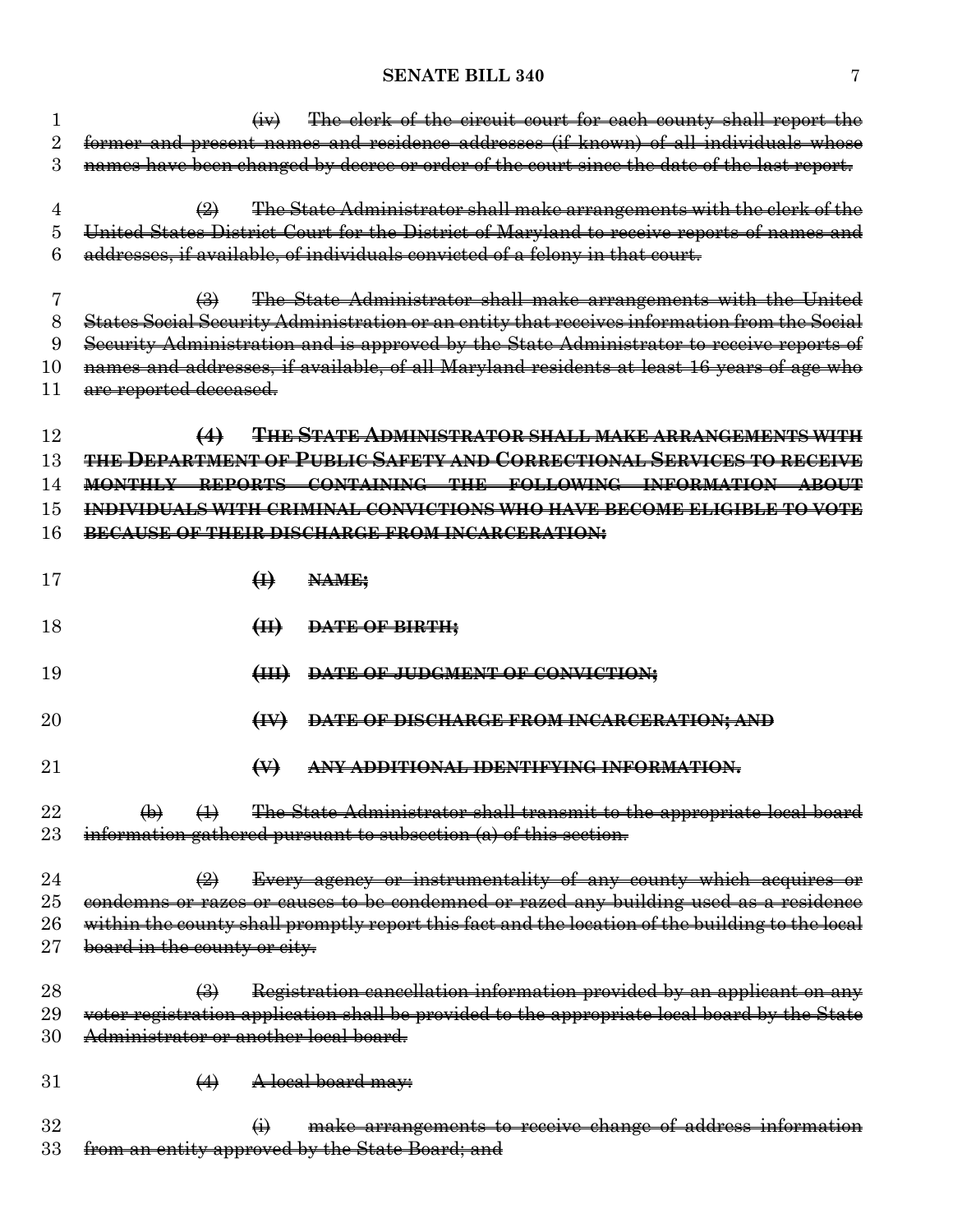1  $\overrightarrow{ii}$  pay a reasonable fee to the entity for the information. 2 (e)  $\leftarrow$  (1)  $\leftarrow$  Except as provided in paragraph (2) of this subsection, whenever 3 a local board becomes aware of an obituary or any other reliable report of the death of a 4 registered voter, the election director shall mail a notice to the registered voter, as 5 prescribed by the State Board, to verify whether the voter is in fact deceased. 6 (ii) On receipt of a verification of the death of a voter, provided in 7 accordance with the notice mailed under subparagraph (i) of this paragraph, the election 8 director may remove the voter from the statewide voter registration list under § 3–501 of 9 this subtitle. 10  $\left(\frac{1}{2}\right)$  (i) Whenever a local board receives a report obtained by the State 11 Administrator under subsection (a)(3) of this section that includes a registered voter, the 12 election director shall mail to the address shown on the statewide voter registration list, by 13 regular U.S. mail, a notice that: 14 14 1. states that the registered voter has been reported by the 15 Social Security Administration to have died; and 16 2. notifies the registered voter or a person attending the 17 affairs of a deceased voter that the voter will be removed from the statewide voter 18 registration list unless, within 2 weeks after the date of the letter, the registered voter or a 19 representative: 20 **A.** objects to the removal: and 21 **B.** shows cause why the removal should not proceed. 22 (ii) If the registered voter or a representative timely objects and 23 shows cause why the removal should not proceed, the election director may: 24 1. terminate the removal process and retain the registered 25 voter on the statewide voter registration list; or 26 26 2.  $\frac{2}{5}$  refer the matter to the local board for a hearing to 27 determine the registered voter's status. 28 (iii) If the registered voter or a representative fails to timely object 29 and show cause why the removal should not proceed, the registration shall be canceled and 30 the registered voter removed from the statewide voter registration list. 31 16–202. 32 (a) A person who has been convicted of a felony and is **[**actually**] CURRENTLY** 33 serving a court–ordered sentence of imprisonment**[**, including any term of parole or

8 **SENATE BILL 340**